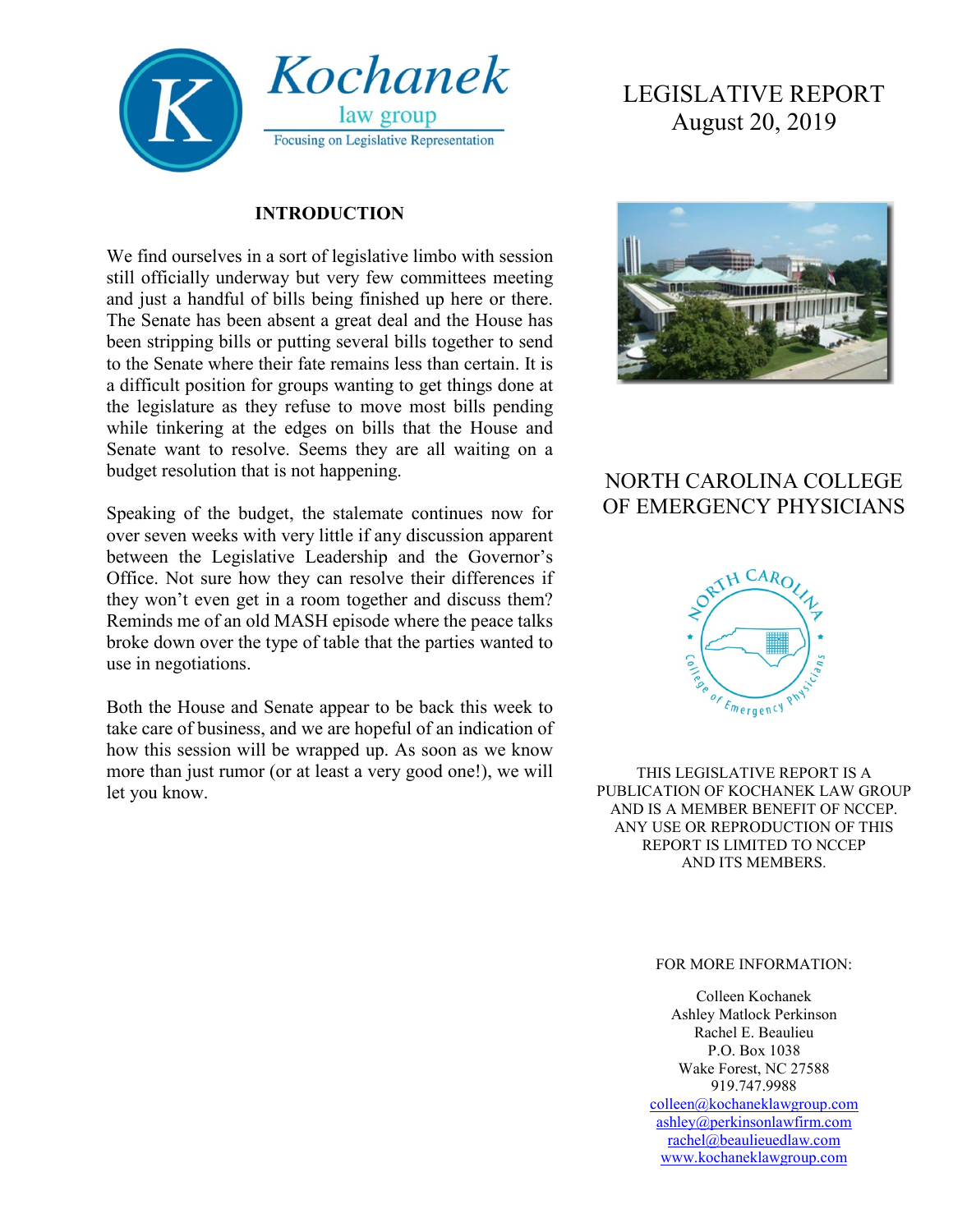#### **BILL UPDATES**

SENATE BILL 86, Small Business Health Care Act, **which would establish standards for association health plans and Multiple Employer Welfare Arrangements, was approved by the House and the Senate and has been sent to the Governor for his signature**.

SENATE BILL 320, Regional Water Systems and State Grants. This legislation was vetoed by the Governor on August  $2<sup>nd</sup>$ . In his veto, Governor Cooper provides that, "Local governments have an important duty to resolve differences between themselves and ensure fair access to vital resources like water for their residents. However, they should not use state law to seek an unfair advantage in negotiations." **The Senate has not yet scheduled a time to hold a vote to over-ride the Governor's veto.**

SENATE BILL 361, Healthy NC, was approved by the Senate at the end of April, but it has grown on the House side to include a number of health-related issues. The House Health Committee heard the bill at the end of July and added a number of provisions, including several that expand telehealth access. The House version of the bill would:

- implement the Psychology Interjurisdictional Licensure Compact, which seeks to increase public access to professional psychological services by allowing telepsychological practice across state lines and temporary in-person, face-to-face services into a state in which the psychologist is not licensed to practice;
- establishes rules for the operation of the Compact;
- expand the providers eligible to perform the first commitment examinations for involuntary commitment of individuals with mental illness or substance use disorders required by law to include licensed marriage and family therapist, except when the individual to be examined is married to a patient of the therapist;
- if the annual or biennial inspection of an adult care home is conducted separately from the inspection required every two years to determine compliance with physical plant and lifesafety requirements, the Division of Health Service Regulation must not cite, as part of the annual inspection, any non-compliance with any law or regulation that was cited during a physical plant and life-safety inspection, unless:
	- o the non-compliance with the law or regulation continues and the non-compliance constitutes a Type A1, Type A2 or Type B violation, as specified in state law;
	- o the facility has not submitted a plan of correction for the physical plant or life-safety citation that has been accepted by the section at DHSR that conducted the initial inspection; or
	- o the non-compliance with the physical plant or life-safety law and regulation cited by the section has not been corrected within the time frame allowed for correction or has increased in severity;
- designate the month of May as Lupus Awareness Month and create the Lupus Advisory Council
- change the statute regarding step therapy protocols by:
	- o expanding the application of the statute to an insurer that maintains one or more closed formularies for or restricts access to covered prescription drugs or devices and an insurer that requires an enrollee in a plan with an open or closed formulary to use a prescription drug or sequence of prescription drugs, other than the drug the enrollee's health care provider recommends, before the insurer provides coverage for the recommended prescription drug;
	- o removing the requirement that participating physicians participate in the committee approving step therapy protocols;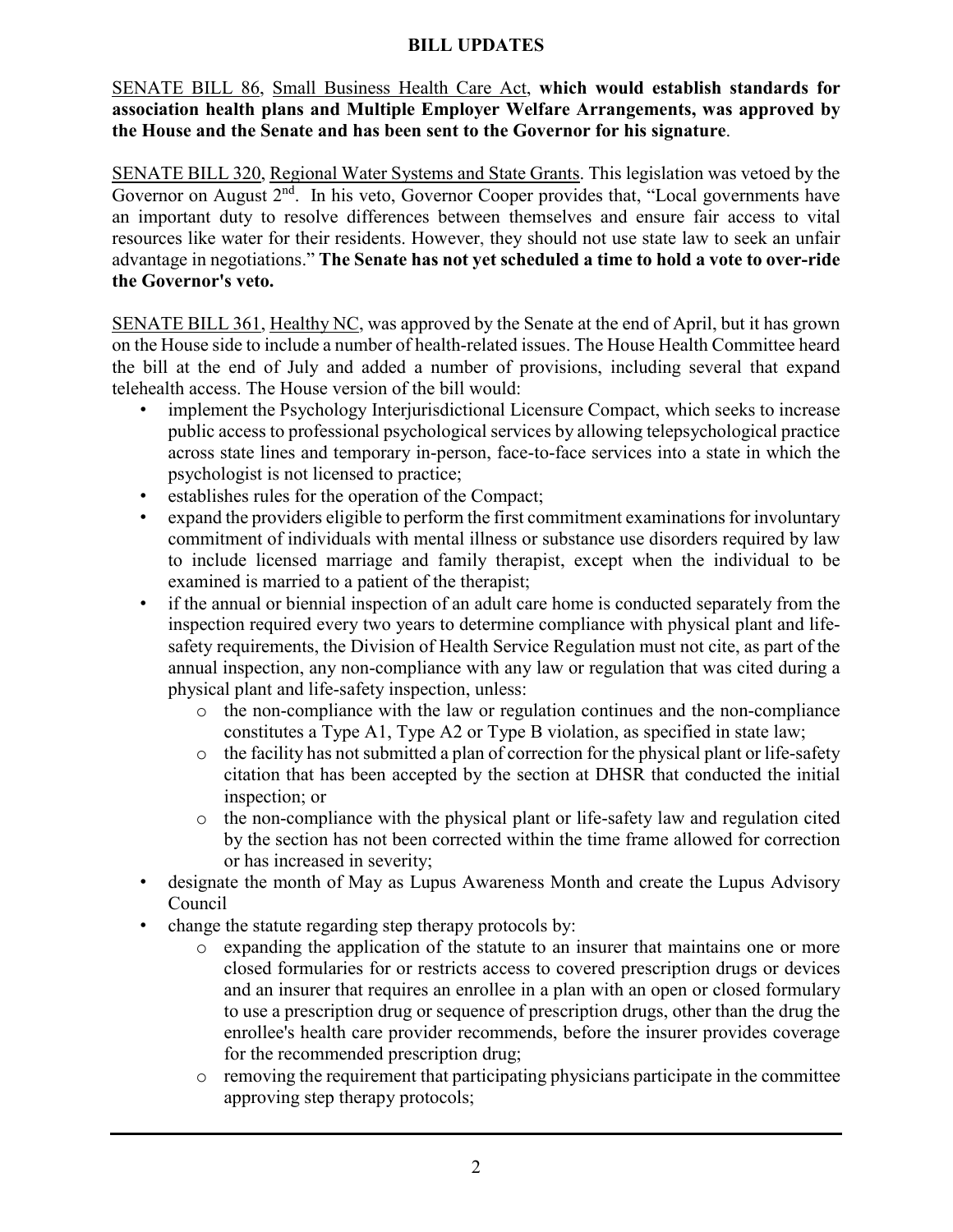- o requiring the insurer to update protocols based on a review of new evidence, research, and newly developed treatments;
- o deleting the requirement of providing coverage for a restricted access drug or device to an enrollee without requiring prior approval or use of a nonrestricted formulary drug if an enrollee's physician certifies in writing that the enrollee has previously used an alternative nonrestricted access drug or device and the alternative drug or device has been detrimental to the enrollee's health or has been ineffective in treating the same condition and, in the opinion of the prescribing physician, is likely to be detrimental to the enrollee's health or ineffective in treating the condition again; and
- o modifying the requirements for an exception process to require that an enrollee or the enrollee's prescribing provider be allowed to obtain, without penalty or additional cost-sharing beyond that provided for in the health benefit plan, coverage for a specific nonformulary drug or device or the drug requested by the prescribing provider, if it is determined to be medically necessary and appropriate by the enrollee's prescribing provider and the prescription drug is covered under the current health benefit plan. The exception request is required to be granted if the prescribing providers submitted justification and clinical documentation demonstrate five specified qualifications;
- set regulations for health benefit plans sold on the individual market that provide coverage for prescribed, orally administered anticancer drugs that are used to kill or slow the growth of cancerous cells and that provides coverage for intravenously administered or injected anticancer drugs, including prohibiting plans from imposing a copayment, coinsurance percentage, or deductive or any combination thereof to the insured for oral originator oncology products that are greater than that charged to the insured for intravenously administered or injected anticancer drugs;
- make changes to Medicaid and NC Health Choice Clinical Coverage Policy No. 1H, Telemedicine and Telepsychiatry:
	- o All behavioral health providers who are directly enrolled as providers in the Medicaid and NC Health Choice programs, including licensed professional counselors, licensed marriage and family therapists, certified clinical supervisors, and licensed clinical addictions specialists, would be included in the coverage policy as providers who may bill Medicaid or NC Health Choice for telemedicine and telepsychiatry services and as providers who may bill for a facility fee.
	- o DHHS would reimburse for telemedicine and telepsychiatry services performed in a recipient's home or delivered from a licensed practitioner's home.
	- o A referral would not be required for the use of telemedicine or telepsychiatry services above and beyond what is required for face-to-face services.
	- o The delivery of telemedicine or telepsychiatry over the phone or by video cell phone would be covered.
	- o A referring provider who is eligible to bill for facility fees and a receiving provider who is eligible to bill for facility fees would be allowed to bill for facility fees related to the provision of telemedicine or telepsychiatry on the same date of service.
	- o Telemedicine and telepsychiatry services would not be subject to the exact same restrictions as face-to-face contacts in office-based settings. The clinical coverage policy would be updated to reflect best practices for telemental health and to maintain the expectation for the same standard of care.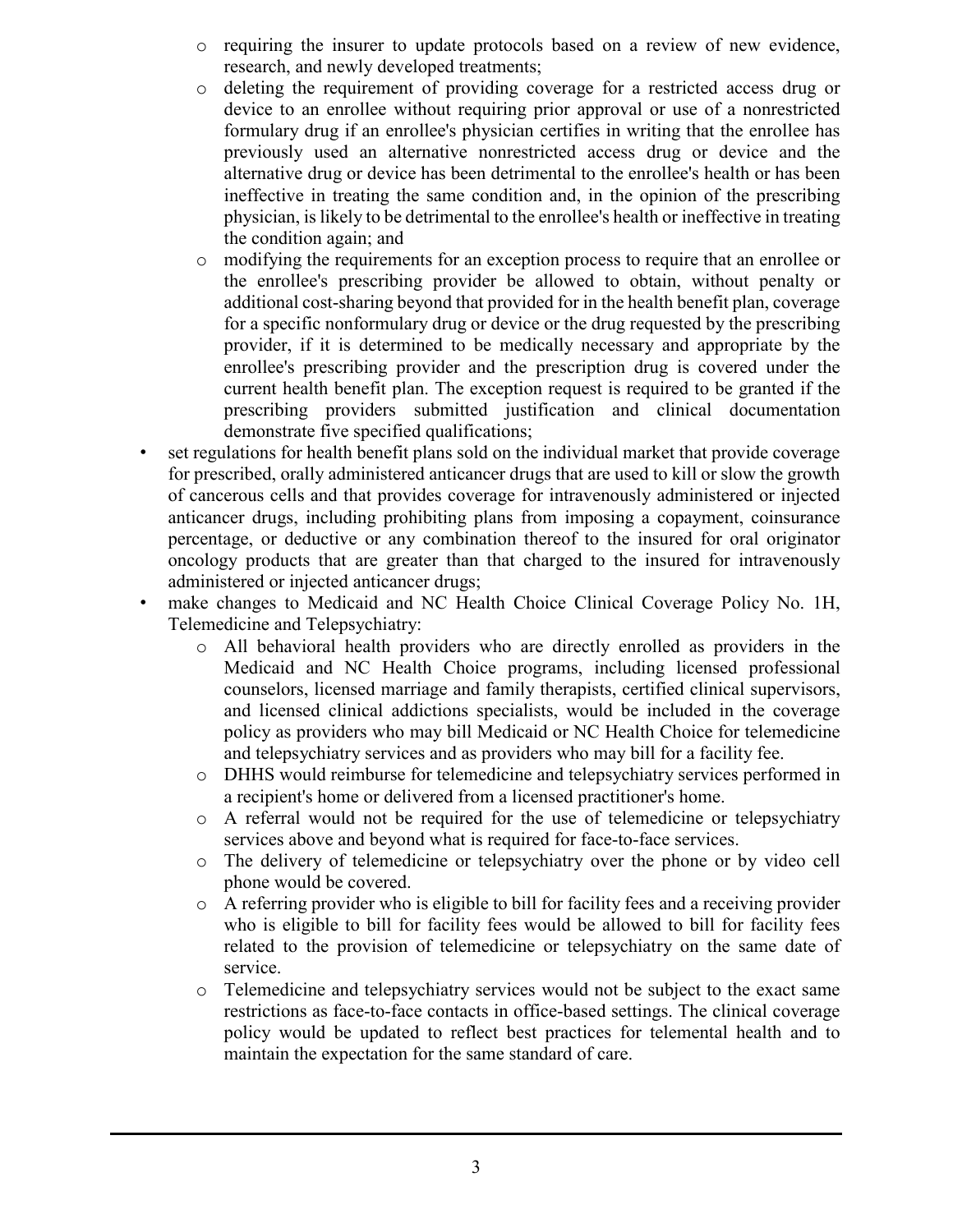- increase access to telehealth services through Medicaid and NC Health Choice:
	- o The term "telehealth" would be used instead of "telemedicine" in all clinical coverage policies. For the purposes of Medicaid and NC Health Choice coverage, telehealth would be defined as the delivery of health care-related services through real-time interactive audio and video technology, store and forward services that are provided by asynchronous technologies as the standard practice of care where medical information is sent to a provider for evaluation, or an asynchronous communication in which the provider has access to the recipient's medical history prior to the telehealth encounter.
	- o DHHS would be required to promote access to health care for Medicaid and NC Health Choice recipients through telehealth services.
	- o DHHS would require all Medicaid providers providing telehealth services to be licensed in North Carolina to provide the service rendered through telehealth.
	- o DHHS would require health care facilities that receive reimbursement for telehealth consultations and have a Medicaid provider who practices in that facility establish quality-of-care protocols and patient confidentiality guidelines to ensure all requirements and patient care standards are met as required by law.
	- o DHHS could not require: a provider to be physically present with a patient, the use of telehealth if an in-person provider is reasonably close by, additional approval for telehealth services, or a provider to be a part of a telehealth network or particular agency to provide telehealth services. Telehealth services could not be denied based solely on the technology used.
	- o Medicaid and NC Health Choice coverage and reimbursement for telehealth services would be equivalent to the reimbursement and coverage for the same services if provided in person and any deductible, copayment, or coinsurance requirement is equivalent to the same service if it was provided to the patient in person.
- ensure telehealth services are also covered through private benefit plans and the State Health Plan:
	- o A health benefit plan would be prohibited from excluding a covered health care service or procedure solely because it is delivered through as a telehealth.
	- o A health benefit plan could require a deductible, a copayment, or coinsurance for a telehealth service but the amount could not exceed that charged for an in-person consultation.
	- o Apply the same telehealth coverage required of private benefit plans to the State Health Plan.
- create the 17-member North Carolina Healthcare Solutions Task Force to examine innovative solutions to health care access issues, including members appointed by the House and Senate, AHEC, the Sheps Center for Health Services Research, the N.C. Institute of Medicine, the Office of Rural Health at DHHS;
- direct the Task Force to address its work in two stages, the first to identify metrics to provide an accurate assessment and measurement of the state of access to health care in North Carolina, and the second to identify any issues relating to access to health care in North Carolina and to develop innovative solutions that will increase access to health care and improve the state of access to health care in North Carolina as measured by the identified metrics;
- direct that Stage One begin no later than October 1, 2019, establish areas for examination and specify that the Task Force report to the Joint Legislative Oversight Committee on Health and Human Services at the conclusion of Stage One, no later than April 1, 2021;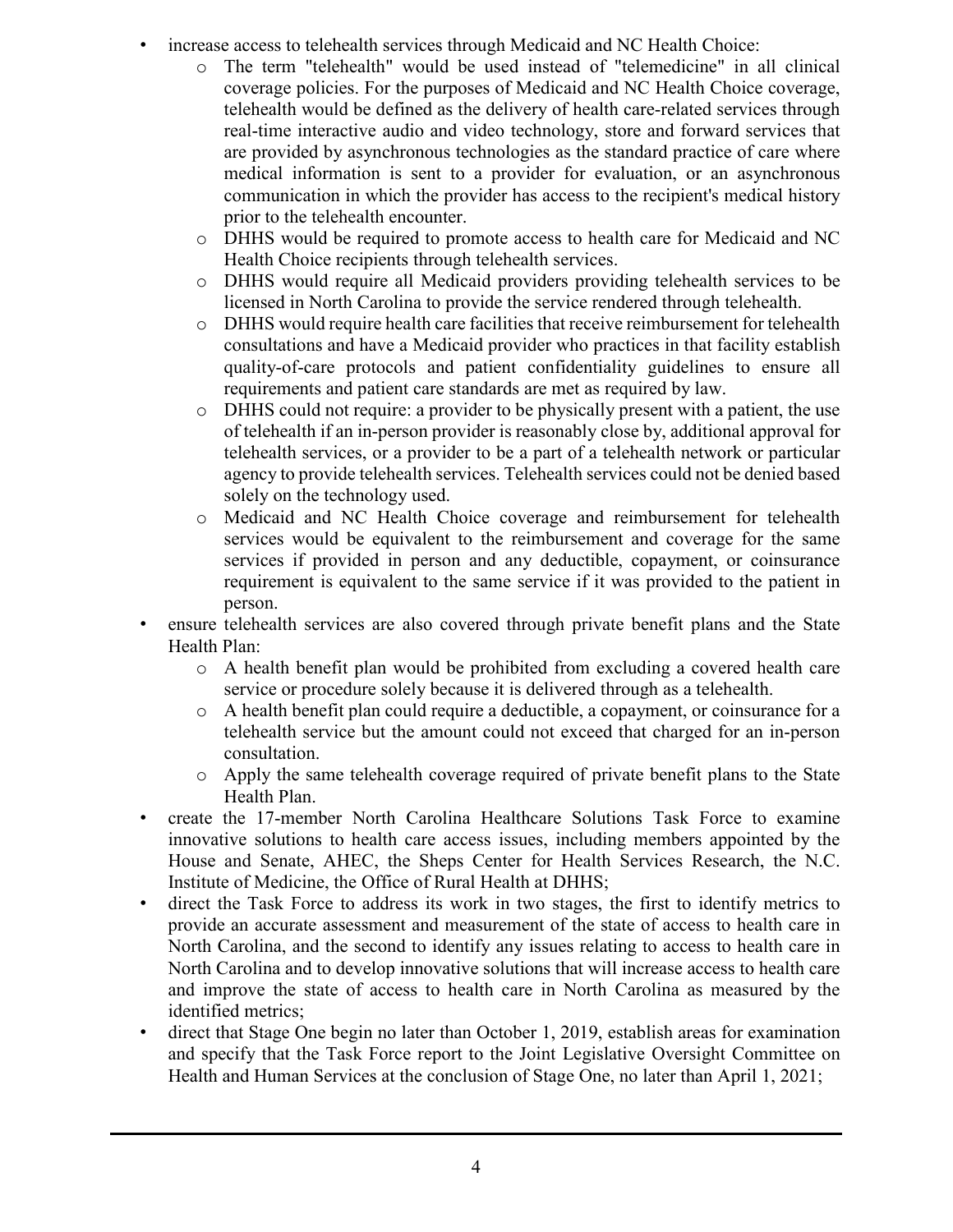- establish activities for Stage Two and require reports to the Joint Legislative Oversight Committee on Health and Human Services beginning no later than April 1, 2022 and annual until April 17, 2030; and
- terminate the Task Force on the data it submits its final report in 2030.

**The bill as amended was approved by the House Health Care Committee and the Full House and will next be considered by the Senate.**

SENATE BILL 432, Birth Center & Pharm Benefits Mgr. Licensure, was heard in the House Health Committee where the previous provisions were deleted and a new version was approved. The new version would:

#### **Enact the Birth Center Licensure Act, which:**

- defines birth center as a facility licensed for the primary purpose of performing normal, uncomplicated deliveries that is not a hospital or ambulatory surgical facility, and where births are planned to occur away from the mother's usual residence following a low-risk pregnancy;
- requires DHHS to review and, as necessary, revise the Freestanding Birth Center Fee Schedule every three years to ensure that the fees are sufficient to cover the costs of services and that the cost for any State-mandated newborn screening is reimbursed at least at cost;
- directs DHHS to inspect birth centers to investigate unexpected occurrences involving death or serious physical injury and reportable adverse outcomes;
- requires all licensed birth centers be subject to DHHS inspections at all times;
- provides access to licensed premises by authorized DHHS representatives and, effective December 1, 2019, makes it unlawful for any person to resist proper entry by authorized DHHS representatives upon premises other than a private dwelling;
- grants DHHS the authority to investigate birth centers in the same manner as it investigates hospitals under GS 131E-80(d);
- permits public disclosure of information received by the Commission or DHHS through filed reports, license applications, or inspections except where disclosure would violate laws concerning patient records and confidentiality;
- creates the seven-member NC Birth Center Commission of DHHS to establish standards for licensure, operation, and regulation of birth centers in the state;
	- o provides that three members of the Commission will be representatives of the N.C. Obstetrical and Gynecological Society, three members will be representatives of the North Carolina Affiliate of the American College of Nurse-Midwives and one member will be a public member appointed by the Governor;
	- o requires the Commission to adopt rules establishing seven licensure requirements, including: (1) a requirement that the birth center obtain and maintain accreditation with the Commission for the Accreditation of Birth Centers (CABC), as well as documentation and reporting requirements; (2) a requirement that the birth center establish procedures specifying the criteria by which each person's risk status will be evaluated at admission and during labor, pursuant to CABC standards; and (3) a requirement that the birth center develop and submit a plan for complying with the standards of CABC with respect to transfer of care procedures;
	- o requires DHHS to enforce the licensure provisions and any rules adopted by the Commission;
	- o allows the Commission, its members, and staff to release confidential or nonpublic information to any health care licensure board or authorized DHHS personnel with enforcement or investigative responsibilities concerning licensure action;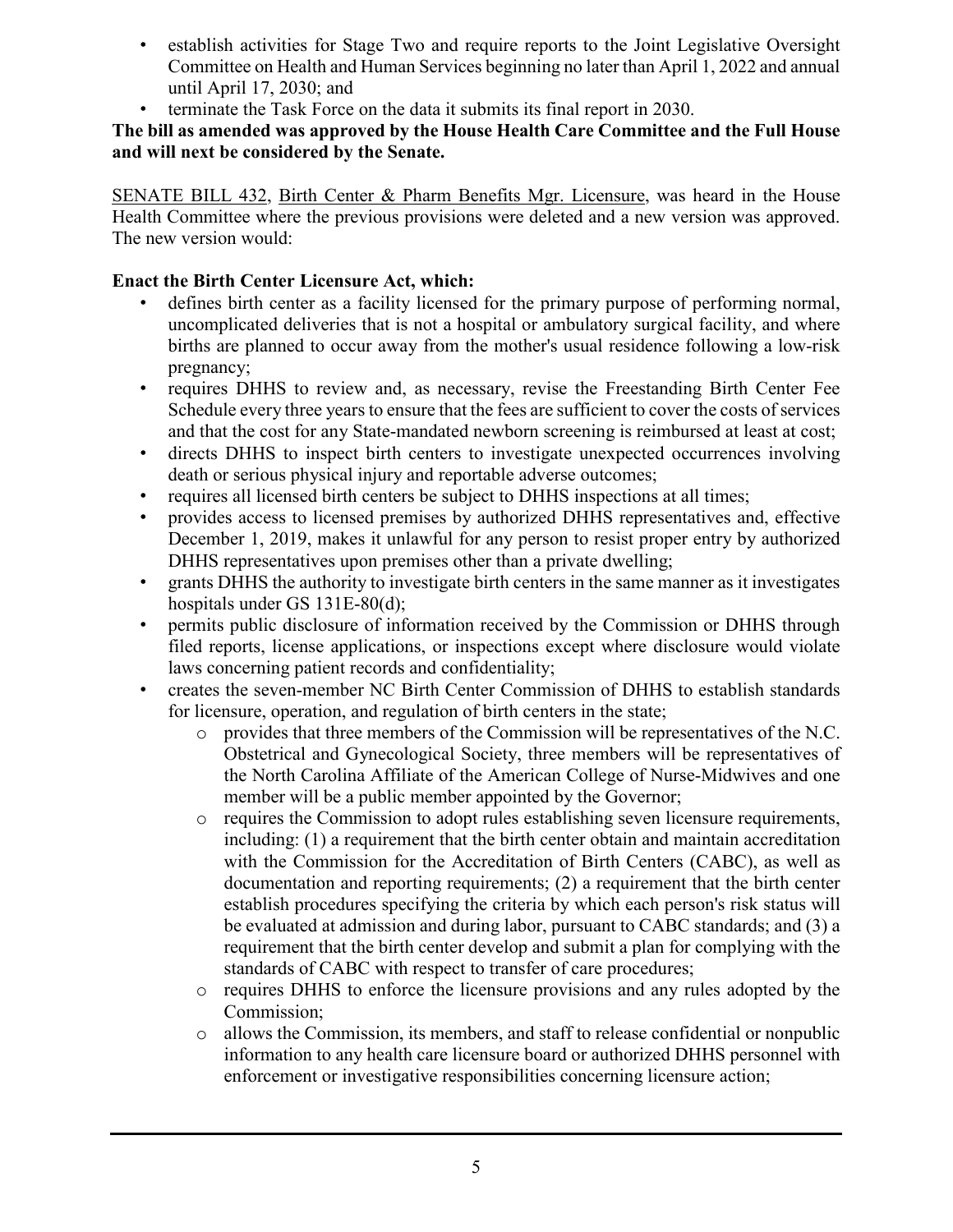- adds provisions requiring licensure for the operation of a birth center in the state, which are applicable one year after the adoption of rules by the Commission;
	- o provides that a birth center license is valid for one year and is required to designate the number of beds and the number of rooms on the licensed premises;
	- o establishes a \$400 nonrefundable annual license fee to be credited to DHHS as a departmental receipt and applied to offset costs for licensing and inspecting birth centers, as well as a nonrefundable \$17.50 annual per-birthing room fee;
	- o requires birth centers to post the license on the licensed premises in an area accessible to the public;
	- o allows currently operating and accredited birthing centers to continue operations as the Commission is constituted and promulgates permanent rules;
- authorizes the denial, suspension, or revocation of a license for substantial failure to comply with the procedures set out in the legislation or rules adopted by the Commission;
- authorizes the DHHS Secretary or a designee to suspend the admission of any new patients to a birth center if the birth center conditions are detrimental to the health or safety of any patient;
- prohibits a licensed birth center from representing or providing services outside of the scope of the license and establishes limits on services:
	- o surgical procedures must be limited to those normally accomplished during an uncomplicated birth,
	- o no abortions can be performed,
	- o no general or conduction anesthesia can be performed, and
	- o no vaginal birth after cesarean or trial of labor after cesarean can be performed; and
- makes it a Class 3 misdemeanor to operate a birth center without a license, punishable by a fine of up to \$50 for the first offense and up to \$500 for each subsequent offense.

### **Establish standards for pharmacy benefit managers, which:**

- set out definitions including defining pharmacy benefits manager to include any entity who contracts with a pharmacy on behalf of an insurer or third-party administrator to administer or manage prescription drug benefits to (1) process claims for prescription drugs or medical supplies or provide retail network management for pharmacies or pharmacists, (2) pay pharmacies or pharmacists for prescription drugs or medical supplies, or (3) negotiate rebates with manufacturers for drugs.
- require licensure by the Commissioner of Insurance for a person or organization to establish or operate as a pharmacy benefits manager in the state for health benefit plans:
	- o direct the Commissioner to prescribe the application for a license;
	- o authorize the Commissioner to charge an initial application fee of \$2,000 and an annual renewal fee of \$1,500;
	- o set forth five exclusive components the application must contain;
	- $\circ$  require the application to include a signed statement indicating that no officer with management or control of the pharmacy benefits manager has been convicted of a felony or has violated any requirements of applicable state or federal law, or a signed statement describing any relevant conviction or violation;
- restrict a pharmacy benefit manager from prohibiting a pharmacist or pharmacy from charging a minimal shipping and handling fee;
- require that, when calculating the insured's overall contribution to any out-of-pocket maximum or any cost-sharing requirement under the health benefit plan, the insurer must include any amounts paid by the insured or paid on the insured's behalf to the extent allowed by state and federal law;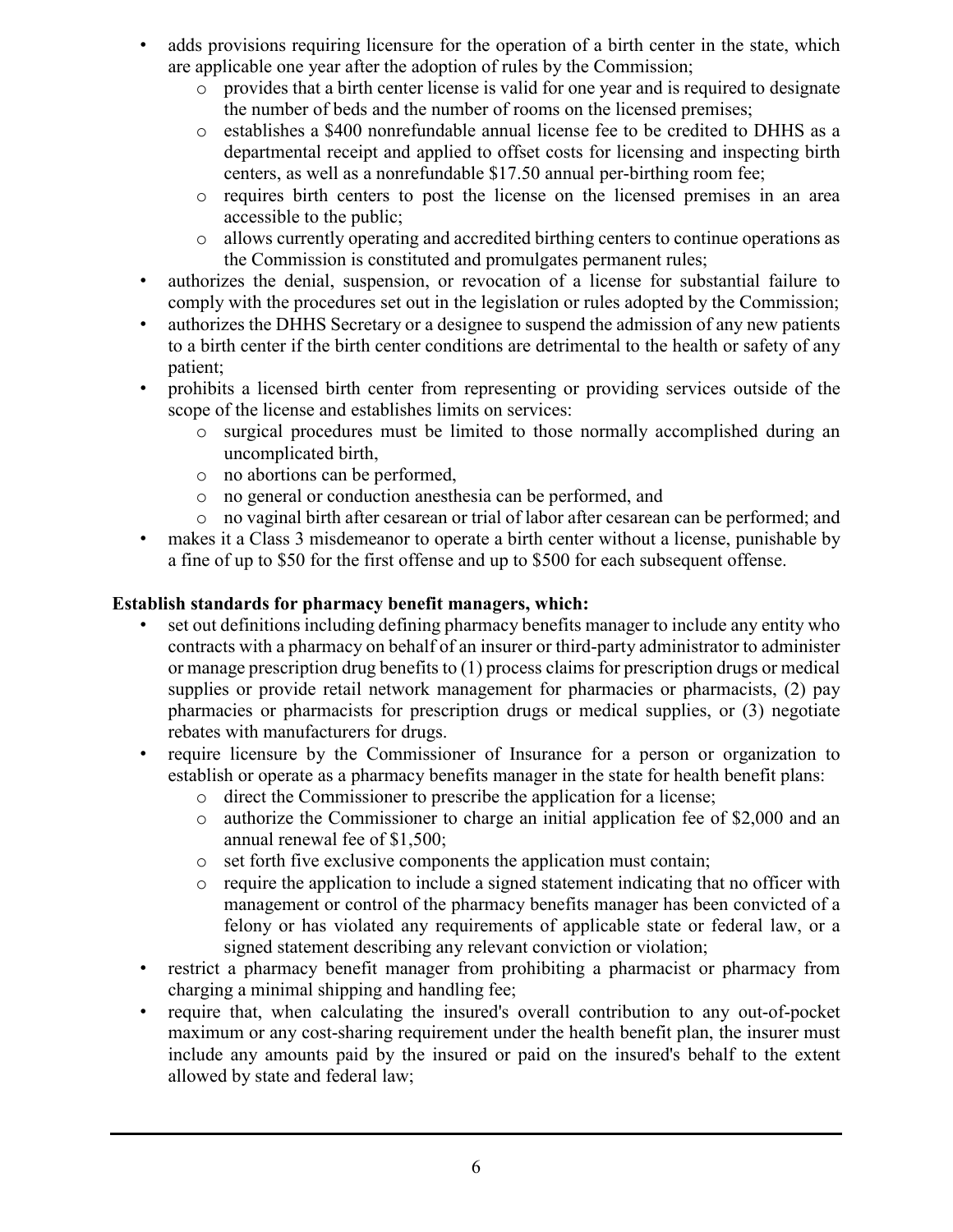- eliminate the requirement for the Department to report any violations of the statute to the Attorney General;
- require there be a justification for each adjustment or fee for processing a claim or otherwise related to adjudication of a claim, but maintains the provision excluding claims under an employee benefit plan under the Employee Retirement Income Security Act or Medicare Part D;
- clarify the legislation does not abridge the right of a pharmacist to refuse service if the pharmacist believes it would be harmful to the patient, not in the patient's best interest, or if there is a question to the prescription's validity;
- specify that the provisions do not limit overpayment recovery efforts by a pharmacy benefits manager;
- provide that a pharmacy or pharmacist cannot be prohibited or restricted by a pharmacy benefits manager from dispensing any prescription drug consistent with pharmacy licensure laws, including specialty drugs dispensed by a credentialed and accredited pharmacy;
- prohibit a pharmacy benefits manager from penalizing or retaliating against a pharmacist or pharmacy for exercising rights provided unless conduct amounts to a breach of contract;
- establish that a claim for pharmacist services cannot be retroactively denied or reduced after adjudication of the claim unless one of five circumstances apply, including that the original claim was submitted fraudulently;
- require pharmacy benefits managers to ensure that dispensing fees are not included in the calculation of maximum allowable cost price for prescription drugs;
- require pharmacy benefits managers to establish an administrative appeals procedure for reimbursement if less than the net amount that the network paid to the suppliers of the drug;
- authorize pharmacy benefits managers to maintain more than one network for different pharmacy services and allow each individual network to have terms and conditions and require different pharmacy accreditation standards or certification requirements for participating in the network;
- prohibit denying the right to any properly licensed pharmacist or pharmacy from participating in the network on the same terms and conditions of other participants in the network;
- establish that termination of a pharmacy or pharmacist from a network does not release the pharmacy benefits manager from the obligation to make any payment due to the pharmacy or pharmacist for pharmacist services properly rendered according to the contract, excluding cases of fraud, waste, and abuse;
- prohibit a pharmacy benefits manager from, in any way prohibited by HIPAA, transferring or sharing records related to prescription information containing patient-identifiable and prescriber-identifiable data to a pharmacy benefits manager affiliate;
- provide for the enforcement of standards for pharmacy benefit managers by the Commissioner of Insurance and make violations subject to penalties under GS 58-56A-40;
- require the Commissioner of Insurance to report in detail to the Attorney General any violations of laws relative to pharmacy benefits managers; and
- apply to any contracts entered into on or after March 1, 2020.

**The bill as amended was approved by the House Health Committee and will next be considered by the House Finance Committee.**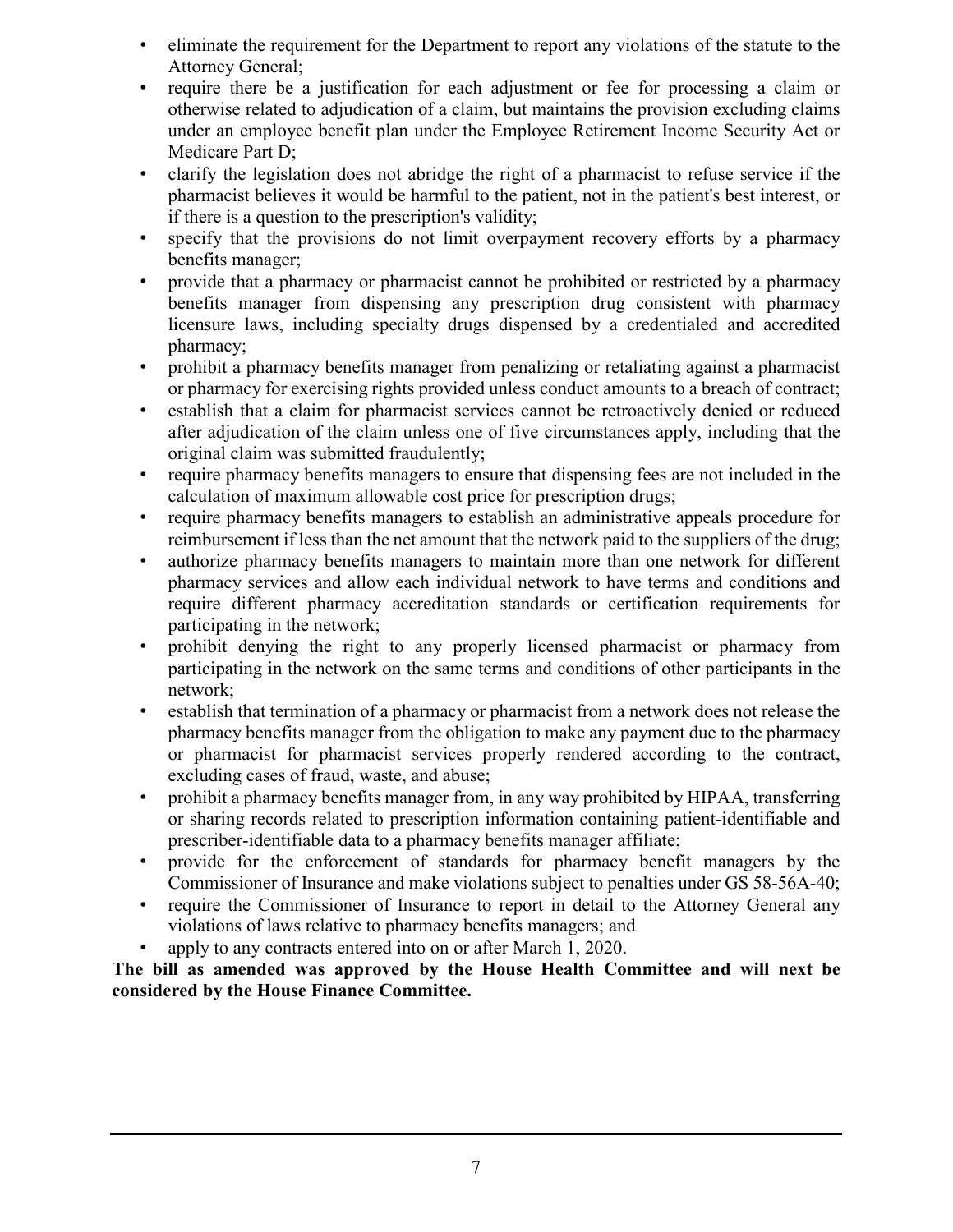SENATE BILL 553, Regulatory Reform Act of 2019, was amended in the Conference Committee which resolves the differences between the House and Senate versions by making various changes, including removing the provisions regarding electric standup scooters. **The bill as amended in the Conference Committee is scheduled to be heard by the full Senate on August 20th.**

#### **LEGISLATION ENACTED**

HOUSE BILL 106, Inmate Health Care & 340B Program. This legislation would:

- direct the Department of Public Safety, in order to contain medical costs for inmates as required by statute, to: (1) develop a plan to increase the use of the Central Prison Healthcare Complex (CPHC); and (2) by December 1, 2019, submit the plan to the Joint Legislative Oversight Committee on Justice and Public Safety and submit its progress made in achieving cost savings under the plan, the amount of any actual and estimated cost savings, and any obstacles to increasing the usage of the health services facilities at CPHC and the North Carolina Correctional Institution for Women;
- require the Department of Public Safety to report quarterly to the Joint Legislative Oversight Committee on Justice and Public Safety and the chairs of the House of Representatives and Senate Appropriations Committees on Justice and Public Safety on the reimbursement rate for contracted providers and to **randomly audit high-volume contracted providers to ensure adherence to billing at the contracted rate**;
- direct the Department of Public Safety, Health Services Section, to report to the Joint Legislative Oversight Committee on Justice and Public Safety and to the chairs of the House and Senate Appropriations Committees on Justice and Public Safety by February 1, 2020, on alternative methods for reimbursing providers and facilities that provide approved medical services to inmates, including Medicare rates;
- direct the Department of Public Safety and the Department of Health and Human Services to work together to enable social workers in the Department of Public Safety, Health Services Section, to qualify for and receive federal reimbursement for performing administrative activities related to Medicaid eligibility for inmates;
- require the Department of Public Safety, Health Services Section, by August 1, 2019, to report to the Joint Legislative Oversight Committee on Justice and Public Safety and the chairs of the House of Representatives and Senate Appropriations Committees on Justice and Public Safety on the **feasibility study of telehealth services referenced in the February 2019 Memorandum of Agreement between the Department and UNC Health Care;**
- **direct the Department of Public Safety, Health Services Section, to establish a telemedicine pilot program to provide physical health services to inmates in remote correctional facilities;**
- require the pilot program to be established with consideration of the results of the study referenced above with the goal of the pilot program to assess whether the use of telemedicine decreases costs for inmate transportation, custody, and outside providers while improving access to care;
- provide that, while designing the telemedicine pilot program, the Department of Public Safety, Health Services Section, must consult UNC Health Care; the 2012 University of North Carolina, Kenan-Flagler Business School report on telemedicine; and Finding 6, Report Number 2018-08, from the Joint Legislative Program Evaluation Oversight Committee;
- require the telemedicine pilot program to initially be established in two correctional facilities serving male inmates, and be designed to connect the two correctional facility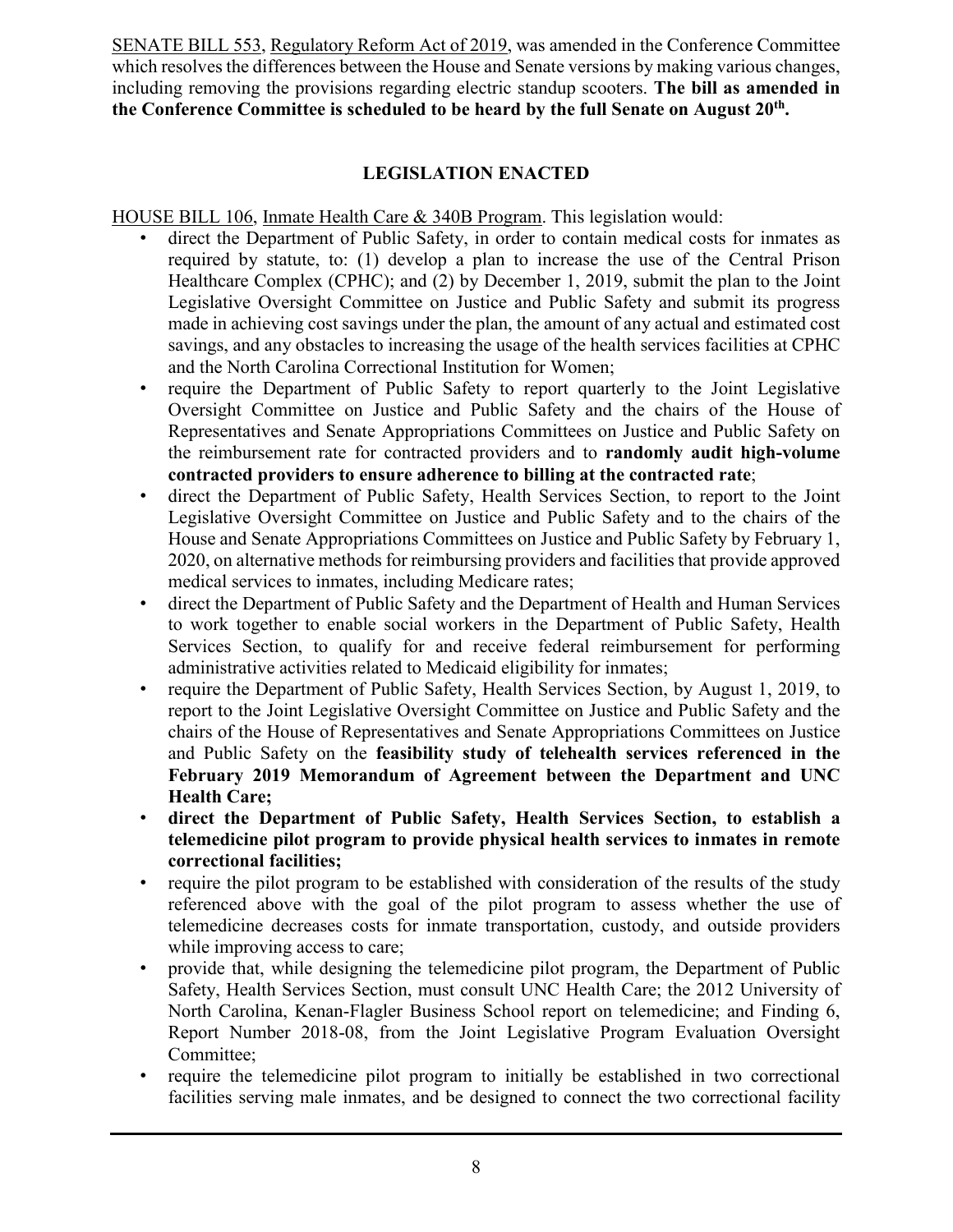pilot sites with the Central Prison Healthcare Complex and its contracted providers' facilities and to be operational on or before January 1, 2020;

- provide that the ability to assess, measure, and evaluate the telemedicine pilot program is integral to the pilot program design. Assessment of the pilot program shall include, but is not limited to, the following measures for each correctional facility pilot site:
	- number and cost of telemedicine encounters by service area;
	- comparison of the number and cost of telemedicine encounters, by service area, to: (1) the number of in-person encounters provided the previous year to inmates housed at that facility; and (2) the number of in-person encounters provided during the pilot period at similar correctional facilities not participating in the pilot;
	- comparison of the number of days lapsed between referral date and treatment date, by service area, to: (1) the number of days lapsed the previous year in that facility; and (2) the number of days lapsed during the pilot period at similar correctional facilities not participating in the pilot;
	- amount of inmate transportation and custody costs avoided from receiving telemedicine;
	- amount of provider transportation costs avoided from providing telemedicine;
	- cost of initial telemedicine equipment and other related costs with descriptions; and
	- obstacles and concerns related to expanding telemedicine to other correctional facilities.
- require the Department of Public Safety, Health Services Section, on or before January 1, 2021, to report to the Joint Legislative Oversight Committee on Justice and Public Safety and the Joint Legislative Oversight Committee on Health and Human Services on the assessment criteria, including any additional findings, and to make recommendations on whether to expand the telemedicine pilot program to additional sites, including accompanying costs and anticipated savings, and recommendations on which correctional facilities would be most advantageous to include in the pilot due to lack of access or costs associated with transportation and custody; and
- require the Department of Public Safety (DPS) to establish and implement a partnership with the Department of Health and Human Services (DHHS) in order for DPS to be eligible to operate as a 340B covered entity (a federal government program that requires drug manufacturers to provide outpatient drugs to eligible health care organizations and covered entities at significantly reduced prices).

#### **Effective: July 19, 2019, except as otherwise provided.**

HOUSE BILL 228, Modernize Laws Pertaining to NC Medical Board. This legislation modernizes the laws governing the North Carolina Medical Board (Board) and the practice of medicine by:

- defining "licensee" and "inactive license";<br>• requiring every licensee to report in writing
- requiring every licensee to report in writing to the Board within 30 days any incidents that licensee reasonably believes to have occurred involving any of the following: (1) sexual misconduct of any person licensed by the Board under this Article with a patient (patient consent or initiation of acts or contact by a patient would not constitute affirmative defenses to sexual misconduct); (2) fraudulent prescribing, drug diversion, or theft of any controlled substances by another person licensed by the Board. Any person who reports under this section in good faith and without fraud or malice is immune from civil liability. Reports made in bad faith, fraudulently, or maliciously will constitute unprofessional conduct and is grounds for discipline;
- allowing the Board to collect the fee for conducting a background check from the applicant and remit it to the Department of Public Safety;
- requiring 130 weeks of medical education for a physician license;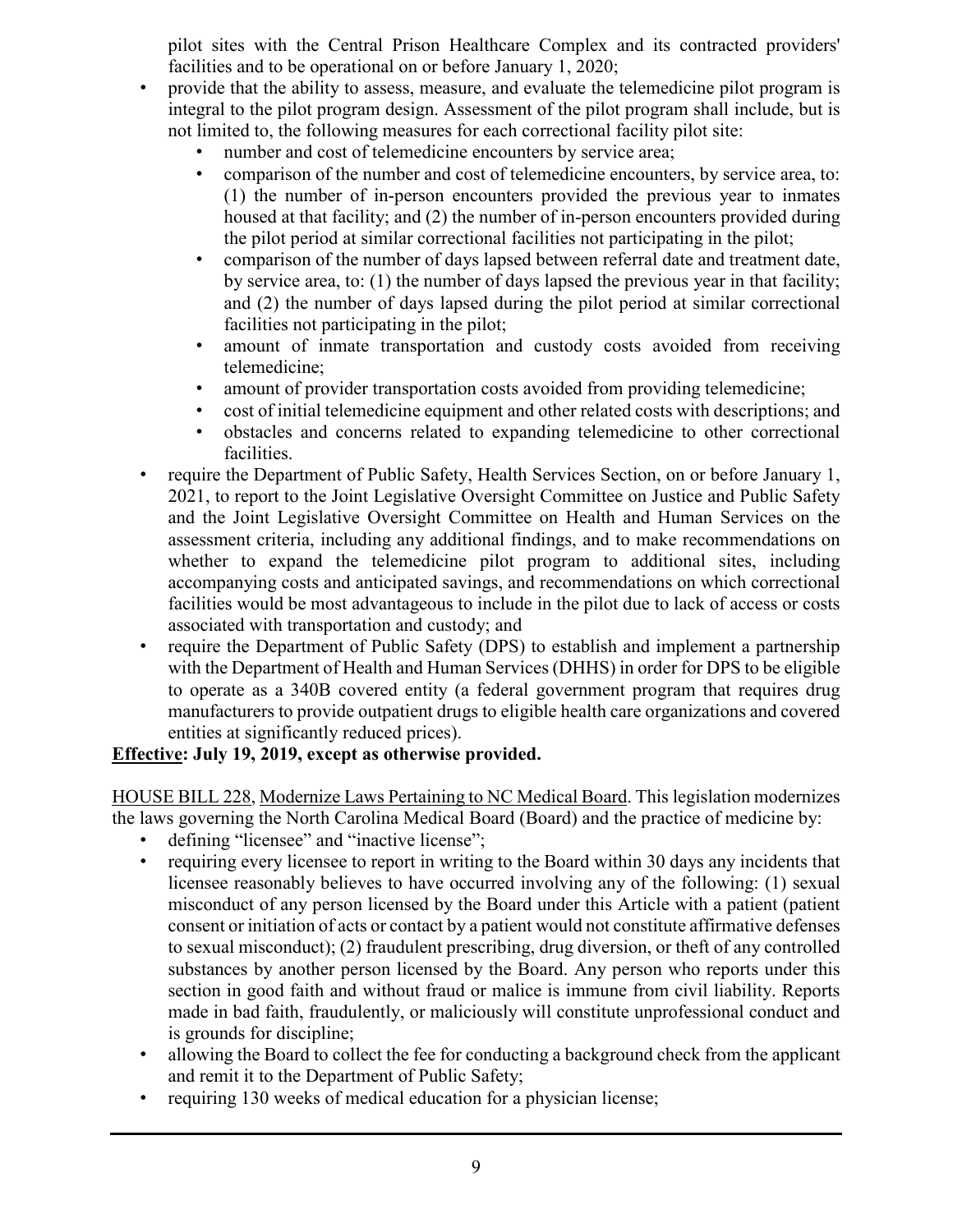- amending the requirements for licensure for graduates of international medical schools;
- increasing civil penalties for practice outside the scope of various limited purpose licenses; • removing geographic limits on where the Board can meet (currently, Raleigh) and allowing
- the Superior Court in the county where the Board is located to hear appeals of decisions not to issue a license and appeals of disciplinary action (currently, Wake County Superior Court);
- clarifying that the Board retains jurisdiction over an inactive license, regardless of how it became inactive, including a request for inactivation, surrender of a license, or by operation of an order entered by the Board. The Board's jurisdiction over the licensee extends for all matters, known and unknown to the Board, at the time of the inactivation or surrender of the license;
- requiring the program director of every graduate medical education program to report to the Board the following actions involving a physician participating in a graduate medical education training program within 30 days of the date that the action takes effect: (1) any revocation or termination, including, but not limited to, any nonrenewal or dismissal of a physician from a graduate medical education training program; and (2) a resignation from, or completion of, a graduate medical education program or a transfer to another graduate medical education training program;
- amending the requirements for obtaining a medical school faculty license to practice medicine and surgery and providing for when the license becomes inactive;
- providing that a felony conviction under Article 7B of Chapter 14 of the General Statutes (Rape and Other Sex Offenses) shall result in the automatic denial or revocation of a license issued by the Board, and that denial or revocation shall be permanent, and the applicant or licensee shall be ineligible for reapplication, relicensure, reinstatement, or restoration;
- allowing evidence and testimony to be presented at hearings before the Board or a hearing committee in the form of depositions before any person authorized to administer oaths in accordance with the procedure for the taking of depositions in civil actions in the superior court, and allowing, at the discretion of the presiding officer of the hearing, the Board to receive witness testimony at a hearing by means of telephone or videoconferencing;
- amending the definition of "radiology";
- creating a new criminal offense punishable as a Class C felony for sexual contact or penetration under pretext of medical treatment, if the person does any of the following in the course of that medical treatment: (1) represents to the patient that sexual contact between the person and the patient is necessary or will be beneficial to the patient's health and induces the patient to engage in sexual contact with the person by means of the representation; (2) represents to the patient that sexual penetration between the person and the patient is necessary or will be beneficial to the patient's health and induces the patient to engage in sexual penetration with the person by means of the representation; (3) engages in sexual contact with the patient while the patient is incapacitated; or (4) engages in sexual penetration with the patient while the patient is incapacitated;
- allowing, in the absence of a treating physician, physician assistant, or nurse practitioner in charge of the patient's care at the time of death, the chief medical officer of the hospital or facility in which the death occurred, or a physician performing an autopsy, the death certificate to be completed by any other physician, physician assistant, or nurse practitioner who undertakes reasonable efforts to ascertain the events surrounding the patient's death. A physician, physician assistant, or nurse practitioner, who completes a death certificate in good faith, and without fraud or malice, shall be immune from civil liability or professional discipline; and
- prohibiting the Board from setting fees through the rule-making process. Any fees set pursuant to rules adopted by the Board and applicable on June 1, 2019, remain valid.